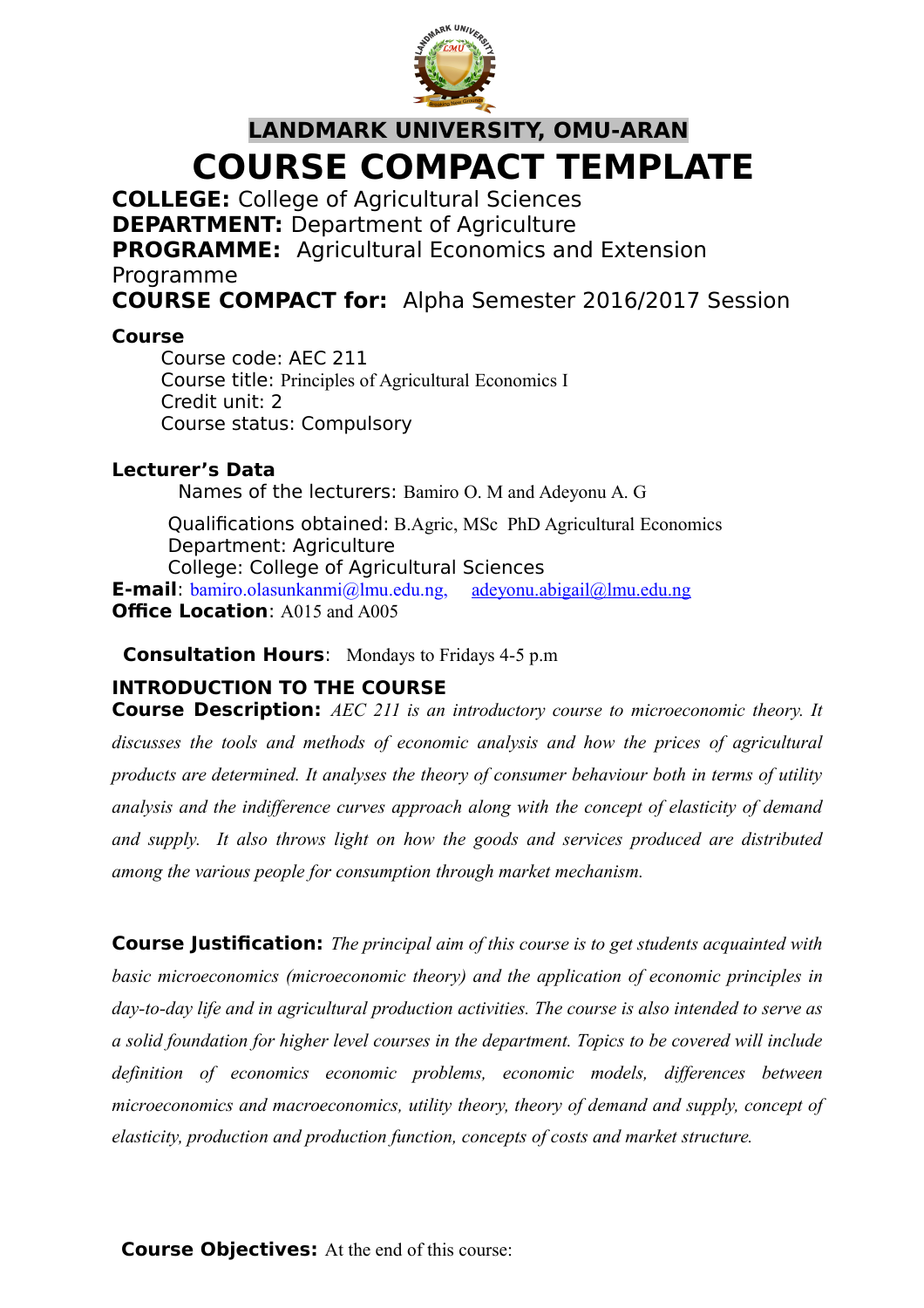- (i) Students will be able to identify and explain economic concepts and theories related to the behaviour of economic agents, markets, industry and firm structures, legal institutions and government policies.
- (ii) They will be able to integrate theoretical knowledge with quantitative and qualitative evidence in order to explain past economic events and to formulate predictions on future ones.
- (iii) The course will also enable the students to identify the basic features of alternative representations of human behaviour in economics.

**Course Content:** Application of Basic Economic Principles in Agriculture; Theory of Consumption; Supply and demand; Price Determination and Elasticities; Formulation of Models; Factor-Product; Factor-factor, and Product-Product and their optimum Conditions; Linear Programming; Agricultural Linkages; Vertical/Horizontal Integration.

# **Course Expectations:**

| S/N | <b>GRADING</b>                        | SCORE(%)  |
|-----|---------------------------------------|-----------|
| 1.  | <b>Continuous Assessments</b><br>C.AI | 7%        |
|     | • C.All (Mid-Semester Test)<br>C.AIII | 15%<br>8% |
| 2.  | <b>Final Examination</b>              | 70%       |
| 3.  | Total                                 | 100       |

# **Course Delivery Strategies:**

*Powerpoint presentation and the use of white marker board for the drawing of diagrams,* 

*charts and graphs.*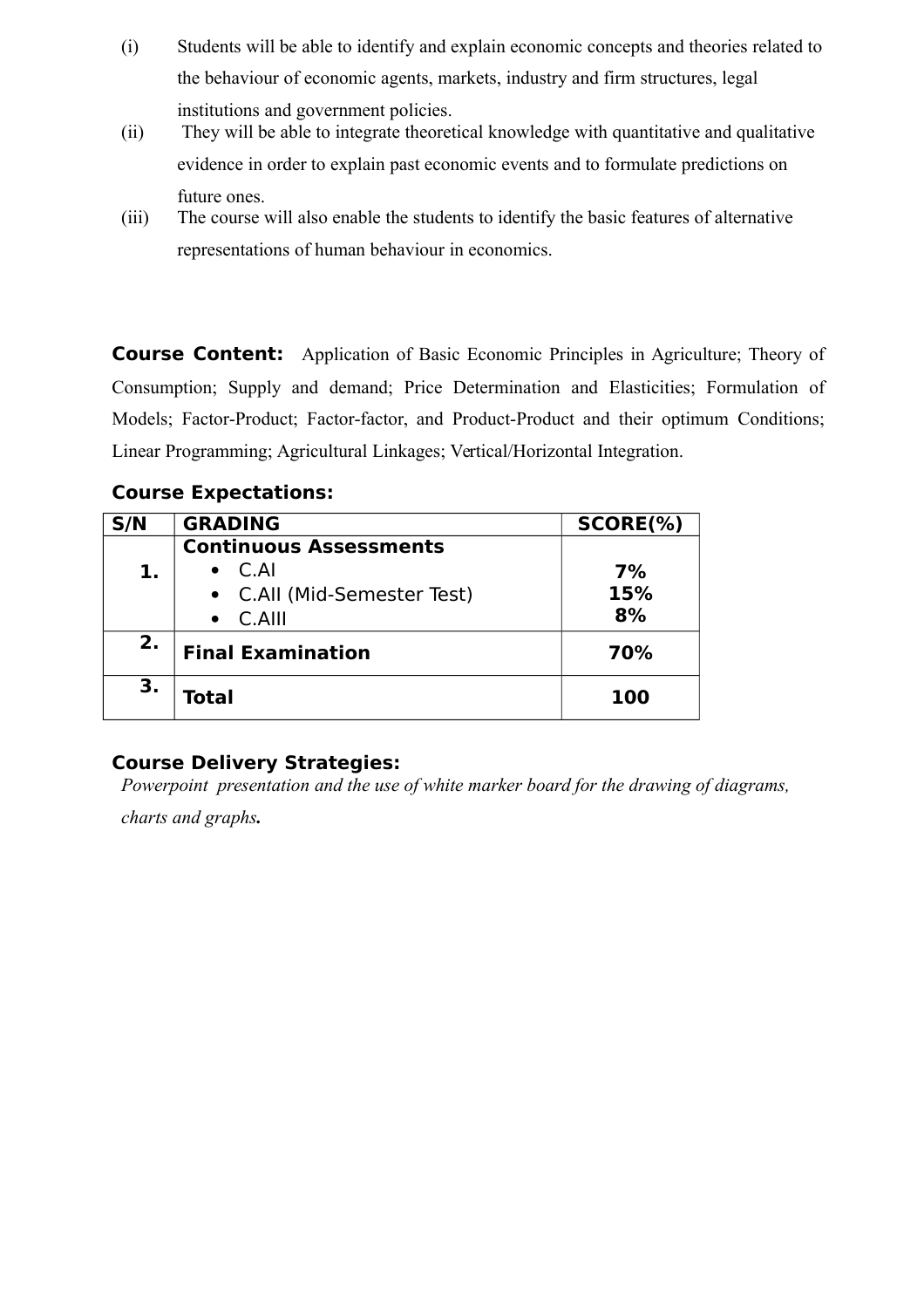# **LECTURE CONTENT**

Break into module and modules into weeks, indicating objectives, description, study question and other information as posted below. **Module 1**

**Week 1:** 

# **Topic: Basic Economic Principles**

# **Objectives**

The students at the end of the lecture should be able to:

- i) State growth and welfare definitions, scarcity and growth oriented economic definitions of economics.
- ii) Understand the various functions performed by agents involved in
- the movement of goods from producers to the final consumers. iii) Apply simple economic models to solve basic economic behaviours.

# **Description:**

First hour: Giving the various definitions of economics such as growth, welfare,

scarcity definitions among others

Second hour: The economic problems faced by producers and consumers

concerning what to produce, how to produce, where to produce as well as how to

distribute the goods. It examines how to apply economic theory in solving economic

problems through the use of economic models.

# **Study Questions:**

- 1. Distinguish between the growth and welfare definitions of Economics
- 2. What are the processes involved in the movement of goods from producers to

the final consumers? **WEEK 2 Basic Economic Concepts**

# **Objectives**

The students at the end of the week should be able to:

- (i) Distinguish between economic and non- economic goods
- (ii) Differentiate between consumers goods and producers goods
- (iii) Understand the concept of wealth, value, price, stock and flows

#### **Description**

First hour: Discussion of goods in ordinary language and in economic terms Classification of goods into tangible and non-tangible goods. Division of material

goods into economic and non-economic goods. Distinction between consumers'

goods and producers' goods

Second hour: Discussion of the concept of value, wealth, price, stock and flows.

Examples of value goods. Characteristics a good must possess in order to be of value.

#### **Study Question**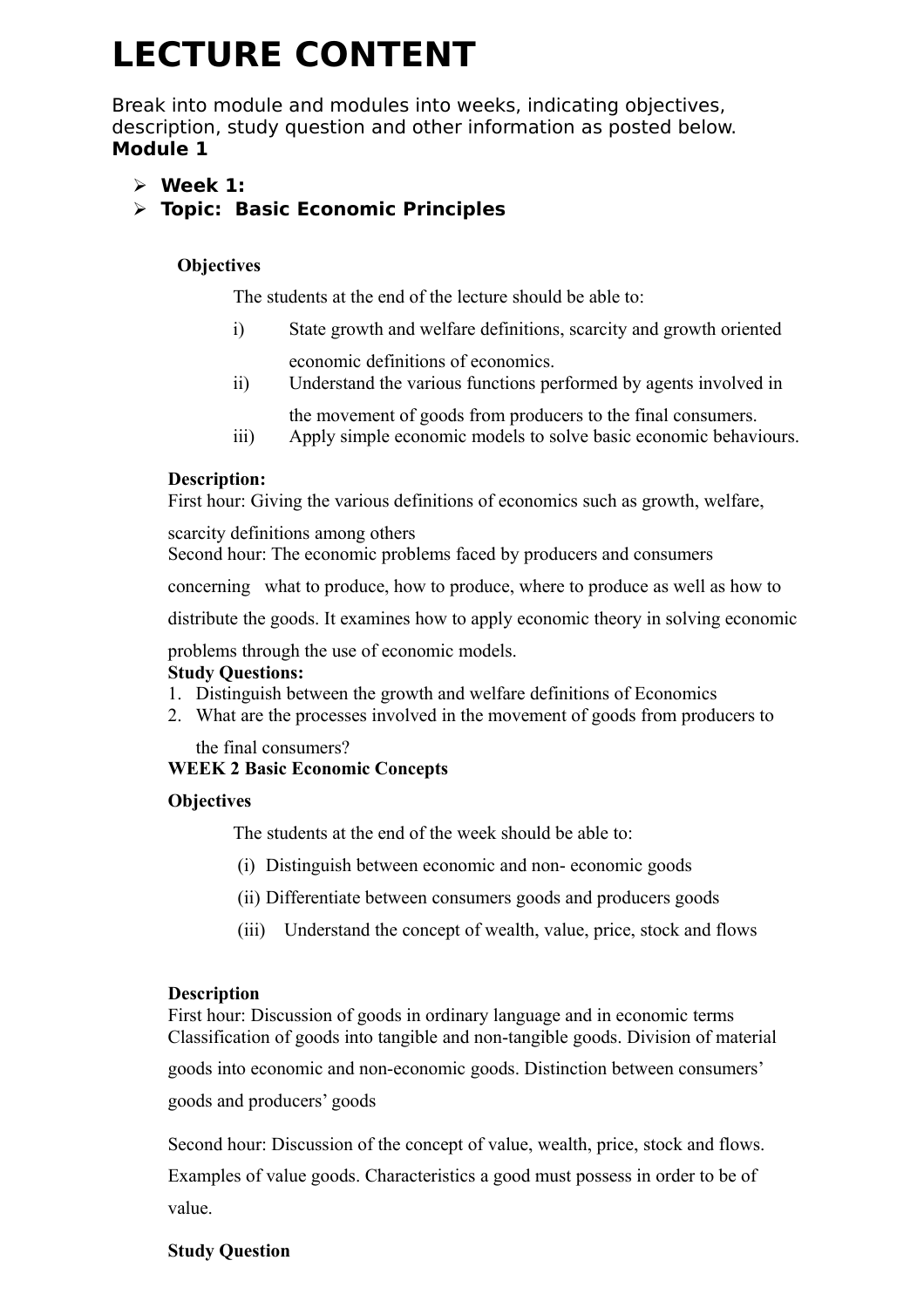1. Define goods. Distinguish between economic and non-economic goods, and

intermediate and final goods.

- 2. What are non-material goods? Give five examples
- 3. Write short notes on (i)value and price (ii) stock and flows

# **WEEK 3 Utility theory**

## **Objectives**

At the end of the week, the students should:

- i) Define utility and distinguish between total and marginal utility
- ii) Distinguish between Cardinal and Ordinal Utility
- iii) Understand the theory of consumer preference
- iv) Construct indifference curves and maps

# **Description**

First hour: Discussion of total and marginal utility. Assumptions of utility analysis. Distinction between marginal and ordinal utility

Second hour: Discussion of consumer preferences. Construction of consumer's

indifference schedule

#### **Study Questions**

- **1.** Distinguish between total and marginal utilities
- **2.** State the assumptions of cardinal utility
- **3.** What are the defects of utility analysis?

# **WEEK 4 Indifference Curve Theory**

# **Objectives**

The students at the end of this week are expected to:

i) Understand the concepts and characteristics of indifference curves,

Marginal Rate of Substitution

- ii) Determine the optimal choice of the consumer in the face of budget constraint
	-
- iii) Determine the consumer's equilibrium and producers surplus

# **Description**

First hour: Explanation and characteristics of indifference curves. Marginal rate of

#### substitution

Second hour: Discussion on determination of optimal choice of the consumer in the

face of budget constraint. Determination of the consumer's equilibrium. Producers

surplus.

# **Study Questions**

- **1.** Distinguish between indifference curves and indifference schedule
- **2.** How will the consumer determine his optimal choice in the face of budget

constraint?

**3.** What is producers surplus?

# **WEsEK 5 Theory of Demand**

# **Objectives**

Students at the end of the week are expected to:

- i) Understand the concept of demand and demand schedule
- ii) Derive demand curves from demand schedules
- iii) Distinguish between normal goods, inferior goods and superior goods
- iv) State the law and determinants of demand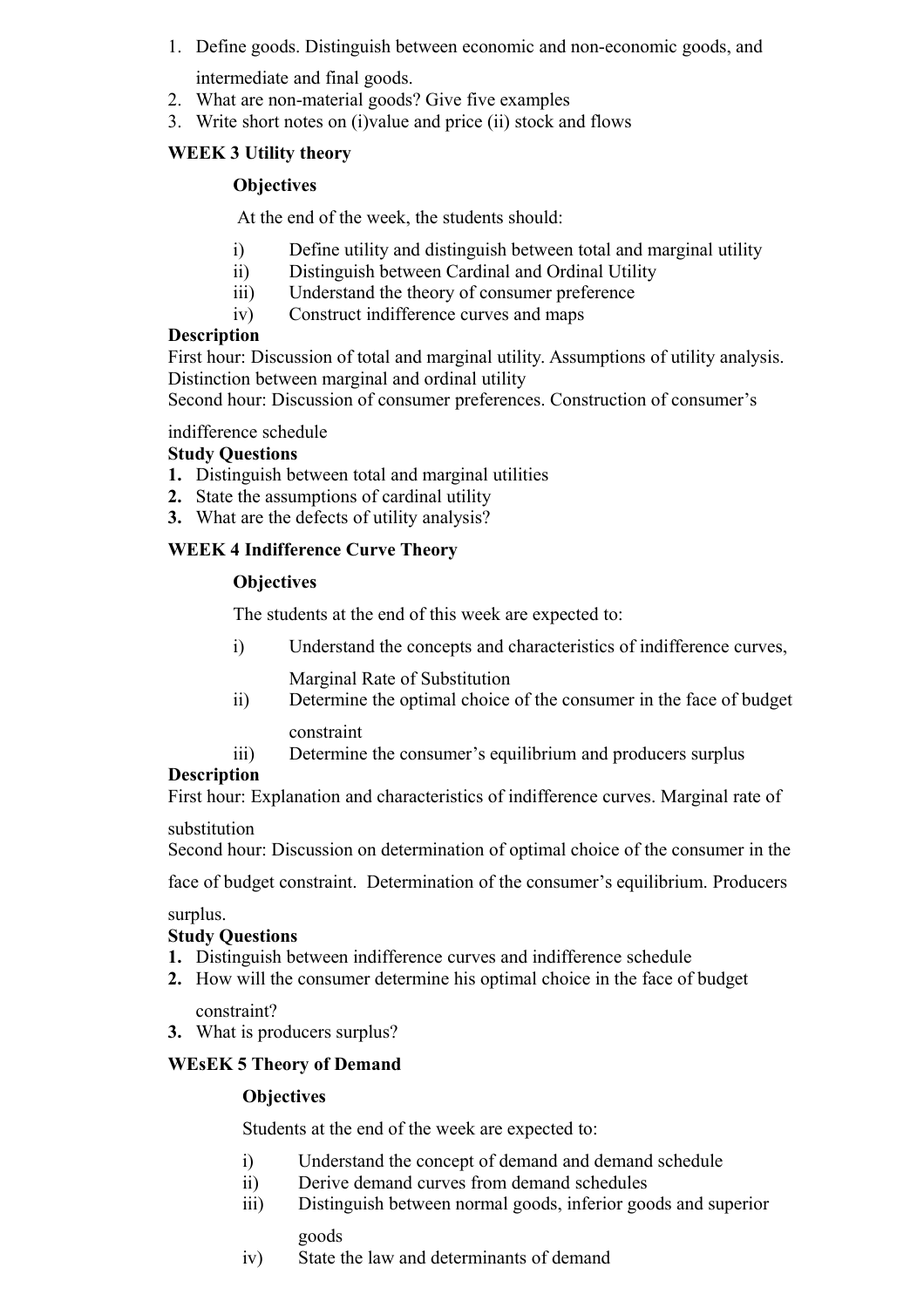# **Description:**

First hour: Explanation of the concept of demand and demand schedule. How to

derive demand curves from demand schedules. Individual and market demand

schedules.

Second hour: Discussion and distinction between normal goods, inferior goods and

superior goods. Law of demand. Determinants of demand

# **Study Questions**

- 1. Distinguish between movement along a demand curve and a shift in the demand curve
- 2. Distinguish between inferior and normal goods
- 3. Explain how the demand for a commodity is affected by change in the price

other commodity and change in the income of the consumer

# **WEEK 6 Theory of Demand**

# **Objectives**

At the end of the week, the students should be able to:

- **i)** Identify the different types of demand
- **ii)** Carry out the indifference curve analysis of demand

#### **Description**

First hour: Explanation of the different types of demand: joint demand, derive

composite, competitive demand etc

Second hour: Discussion of the relationship between indifference curve and law of

demand. Derivation of demand curve for goods using the indifference curve analysis Study Questions

- 1. Mention and explain tyhree types of demand
- 2. Derive the demand curve for a giffen good using thee indifference curve analysis

# **WEEK 7 Theory of Supply**

#### **Objectives**

Students at the end of the week are expected to:

- i) Define and derive supply schedules
- ii) State the law and the determinants of supply
- iii) Derive supply curves from supply schedules

#### **Description**

First hour: Definition and explanation of the law of supply. Factors influencing the

#### supply of goods.

Second hour: How to derive supply curves from supply schedule. Derivation of the

#### supply function

Study Questions

- 1. State and explain the law of supply.
- 2. Explain the conditions under which the supply curve slopes backward
- 3. What are those factors that influence supply of goods?

# **WEEK 8 MARRIAGE OF DEMAND AND SUPPLY**

#### **Objectives**

At the end of the week, the students should be able to

**i)** Determine the equilibrium price and quantities of goods supplied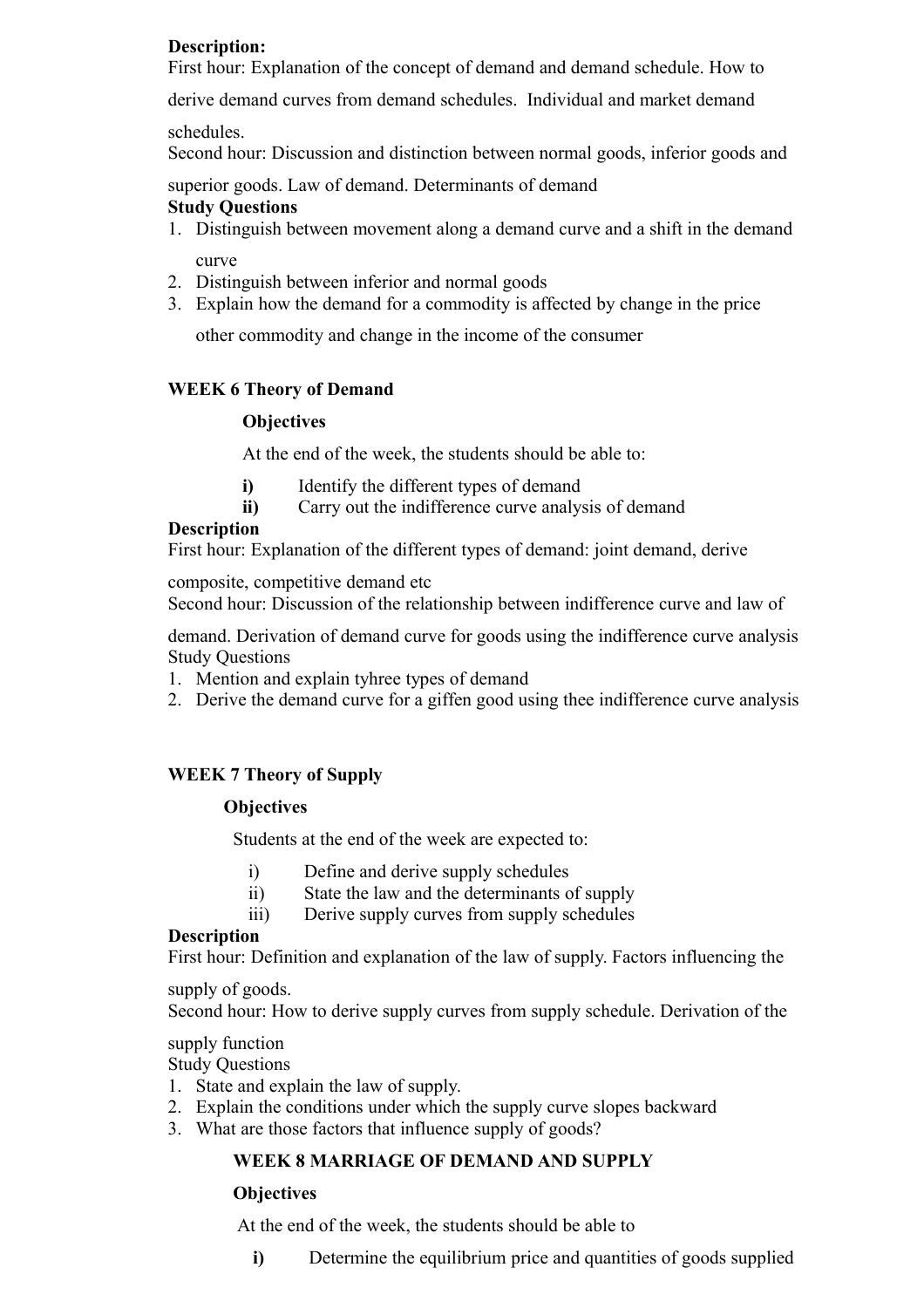and demanded for in the market

- **ii**) Carry out calculations involving equilibrium
- **iii)** Determine price floor and price ceiling
- **iv)** Distinguish between subsidies and quotas

#### **Description**

First hour: Discussion of the relationship between quantity of goods supplied

and demanded. Equilibrium price and quantity. Second hour: Calculations involving equilibrium prices and quantities.

Determination of price ceilings and price floors, taxes, subsidies and quotas. Study Questions

- 1. How will you explain equilibrium price and quantity of goods?
- 2. Distinguish between price floor and price ceiling.
- **3. Distinguish between subsidies and quotas**

#### **WEEK 9 Elasticity of Demand and Supply**

#### **Objectives**

Students are expected to

- i) Understand the meaning of elasticity
- ii) Carry out simple calculations on price elasticity of demand
- iii) Determine Income elasticity of demand and cross-price elasticity

of demand

iv) State the importance of elasticity of demand and supply

#### **Description**

First hour: Meaning of elasticity. Discussion of price elasticity of demand,

cross and income elasticities of demand.

Second hour: Discussion of the factors affecting price elasticity of demand.

Importance of the concept of elasticity. Study Questions

1. Explain the concept of price elasticity of demand and examine the

various methods of its measurement

- 2. Define cross elasticity of demand. How will you measure it?
- 3. "The concept of elasticity is a versatile tool of economic analysis."

Discuss the validity of this statement with appropriate instances.

#### **WEEK 10 Theory of Production**

#### **Objectives**

At the end of this week, students should be able to:

- i) Understand the meaning and identify the factors of production
- ii) Examine those factors affecting the productivity of each factor

#### **Description**

First hour: Explanation of production. Discussion of the meaning of each

factor employed in production. Characteristics and importance of each of the

factors

Second hour: Discussion of factors affecting the productivity of land

extensive and intensive land cultivation. Division of labour and machinery.

Capital. Capital formation, process of capital formation Study Questions:

- 1. Give a broad classification of the factors of production
- 2. Discuss the importance of factors of production in economic analysis.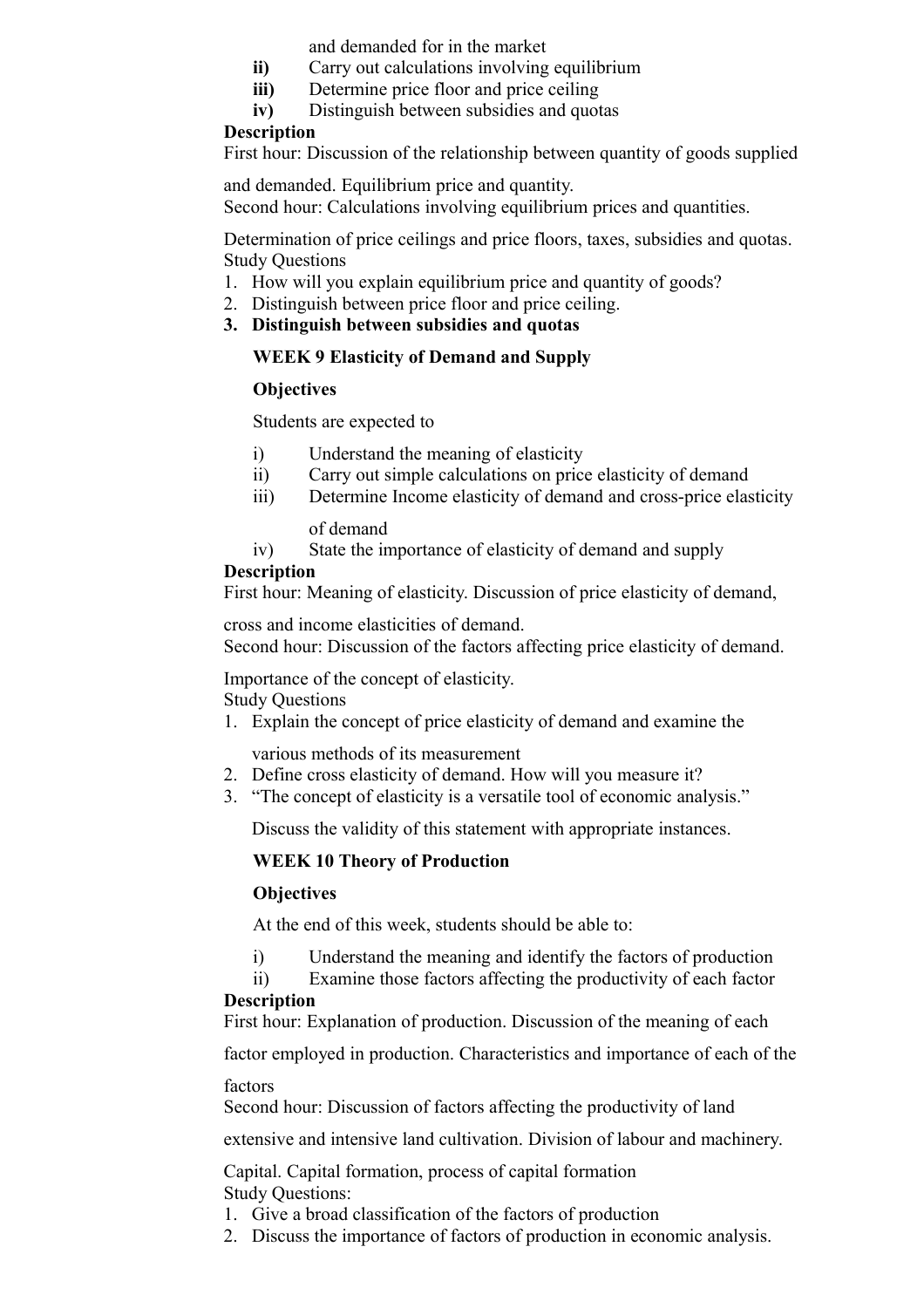#### **WEEK 11 Theory of Production**

#### **Objectives**

i) At the end of the week, the students should

distinguish between Production and Production Function

- ii) Derive Production Possibility Curves
- iii) Understand the various costs involved in production processes and derive cost curves

#### **Description**

First hour: Discussion of production function as a functional relationship

between quantities of inputs and outputs. How production function can

be expressed as algebraically and in tabular form. Meaning of scale of

production.

Second hour: Explanation of production possibility curve. Cost and cost

#### curves.

Study Questions

- 1. Distinguish between the concepts of production and production function
- 2. What is Production Possibility Curve?
- 3. Distinguish between opportunity cost and cost function

#### **Week 12 Revision Week 13 Examinations**

#### **Recommended Books**

Berkely Hill (1990 An Introduction to Economics for Students of Agriculture 2/ed

Pergamon Press, U.S.A

Dewett K. K. (2005) Modern Economic Theory 22/ed Chand and Company Limited,

New Delhi, India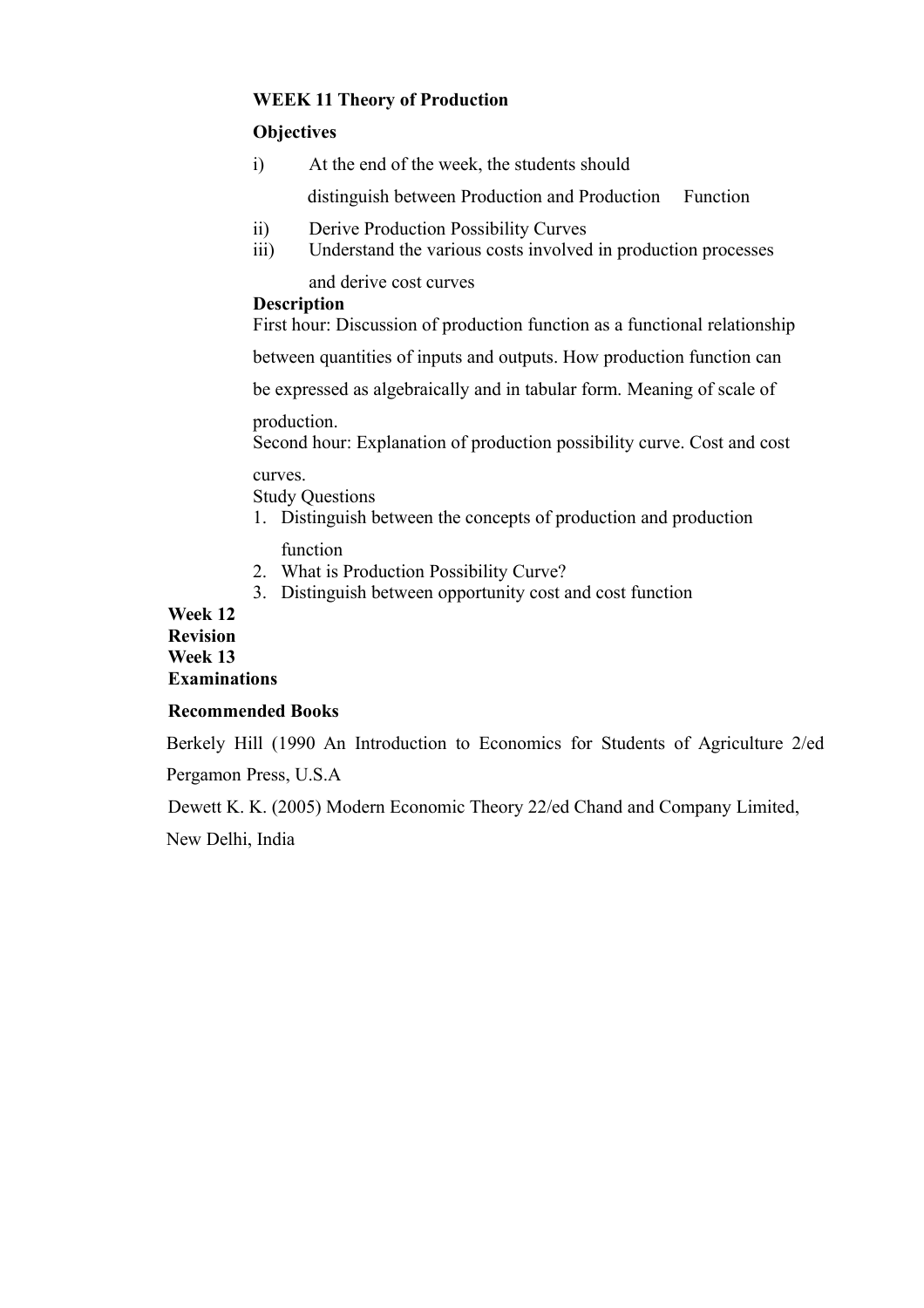# **TEACHING OUTLINE**

|                                  | <b>COURSE TOPIC</b>                                                                                                                                                                                                                                                     | <b>LECTURERS IN</b><br><b>CHARGE</b> |
|----------------------------------|-------------------------------------------------------------------------------------------------------------------------------------------------------------------------------------------------------------------------------------------------------------------------|--------------------------------------|
| <b>TEACHIN</b><br><b>G WEEKS</b> |                                                                                                                                                                                                                                                                         |                                      |
| WEEK1                            | <b>INTRODUCTION</b><br>1.1 Definition and scope of Economics<br>1.2 Economic function and problems, economic<br>theory, economic<br>activity, economic models, economic decision and<br>policy<br>Distinction<br>between microeconomics<br>1.3<br>and<br>macroeconomics | Dr (Mrs) Adeyonu A.G.                |
| WEEK <sub>2</sub>                | <b>BASIC ECONOMIC CONCEPTS</b><br>2.1 Goods: Types of goods, classification of goods<br>2.2 value, value and price, wealth, stock and flows                                                                                                                             | Dr (Mrs) Adeyonu A.G.                |
| WEEK <sub>3</sub>                | <b>CONSUMPTION THEORY</b><br>Definition of utility: Total utility,<br>3.1<br>marginal utility<br>3.2<br>Cardinal and ordinal utility theory<br>Consumers preferences<br>3.3                                                                                             | Dr (Mrs) Adeyonu A.G.                |
| WEEK4                            | Indifference curve and budget constraint<br>4.1<br>Consumer equilibrium<br>4.2<br>Consumer and Producer surplus<br>4.3                                                                                                                                                  | Dr (Mrs) Adeyonu A.G.                |
| WEEK <sub>5</sub>                | <b>THEORY OF DEMAND</b><br>Meaning of demand<br>5.1<br>demand<br>and<br>schedule<br>5.2<br>Determinants<br>demand,<br>demand<br>of<br>curves, law of demand<br>Change in demand versus change in<br>5.3<br>quantity demanded                                            |                                      |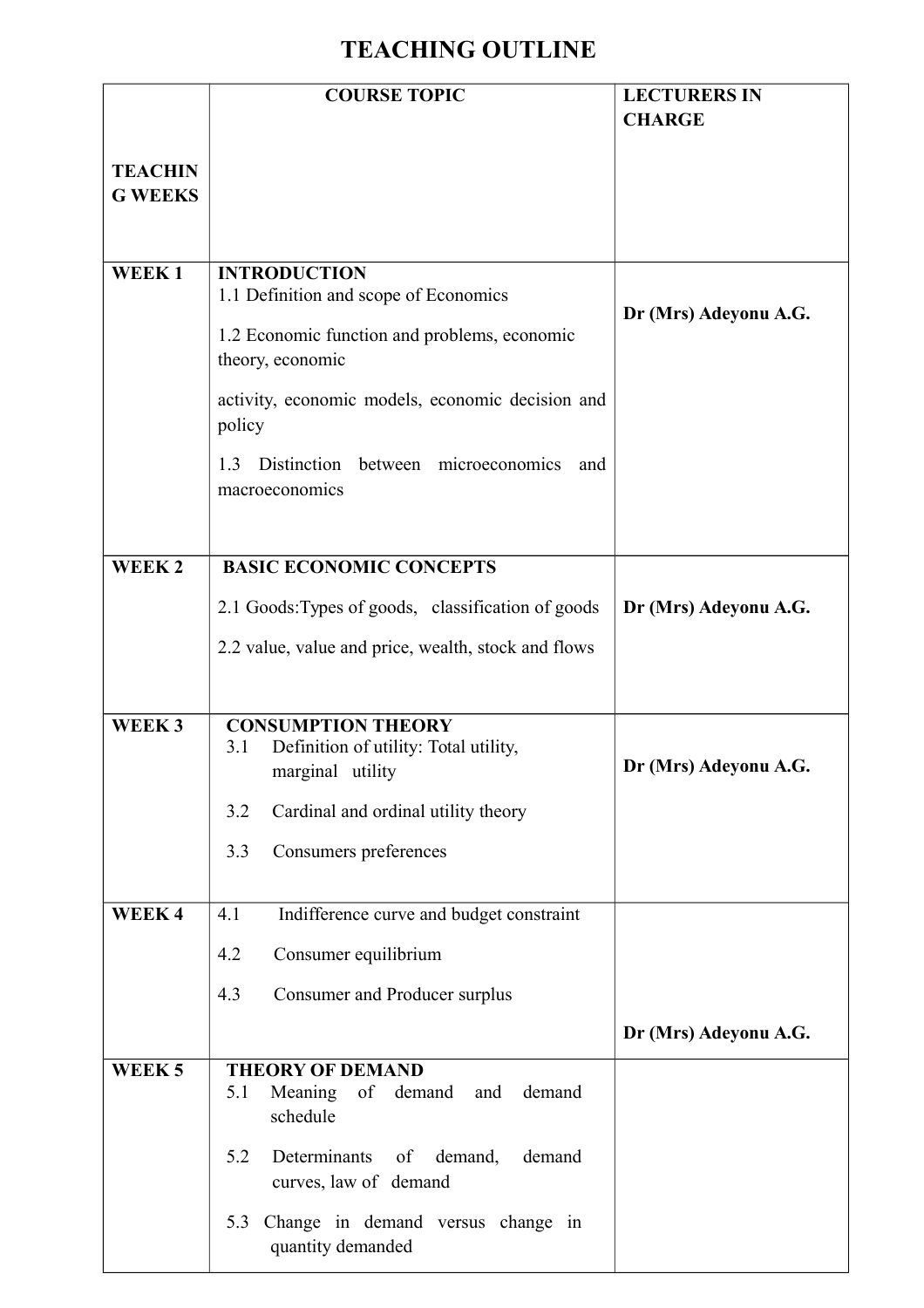| WEEK 6            | 6.1 Types of demand (Joint, derive composite,<br>competitive)                                                     | Dr. (Mrs) A. G Adeyonu |
|-------------------|-------------------------------------------------------------------------------------------------------------------|------------------------|
|                   | 6.2 Indifference curve analysis of demand                                                                         |                        |
| WEEK <sub>7</sub> |                                                                                                                   |                        |
|                   | <b>THEORY OF SUPPLY</b>                                                                                           | Prof. Bamiro O.M       |
|                   | 7.1 Definition of supply and supply schedules                                                                     |                        |
|                   | 7.2 Determinants of supply, supply curves, law of<br>supply                                                       |                        |
|                   | 7.3 Change in supply versus change in quantity<br>supply                                                          |                        |
|                   | 7.4 Types of supply                                                                                               |                        |
|                   |                                                                                                                   |                        |
|                   |                                                                                                                   |                        |
| WEEK8             | <b>MARRIAGE OF DEMAND AND SUPPLY</b><br>8.1 Equilibrium price and quantity                                        | Prof. Bamiro O.M       |
|                   | 8.2 Calculations involving equilibrium                                                                            |                        |
|                   | 8.3 Price ceiling and price floor, taxes, subsidies<br>and<br>quotas                                              |                        |
| WEEK 9            | <b>ELASTICITY OF DEMAND AND SUPPLY</b><br>9.1 Meaning of elasticity                                               | Prof. Bamiro O.M       |
|                   | 9.2 Definition of Price elasticity of demand and<br>calculations                                                  |                        |
|                   | 9.3 Determinants of elasticity of demand                                                                          |                        |
|                   | 9.4 Income elasticity of demand and cross-price<br>elasticity of demand<br>9.5 Importance of elasticity of demand |                        |
| <b>WEEK10</b>     | <b>THEORY OF PRODUCTION</b><br>10.1 Meaning of production                                                         | Prof. Bamiro O. M      |
|                   | 10.2 Factors of production                                                                                        |                        |
|                   |                                                                                                                   |                        |
|                   |                                                                                                                   |                        |